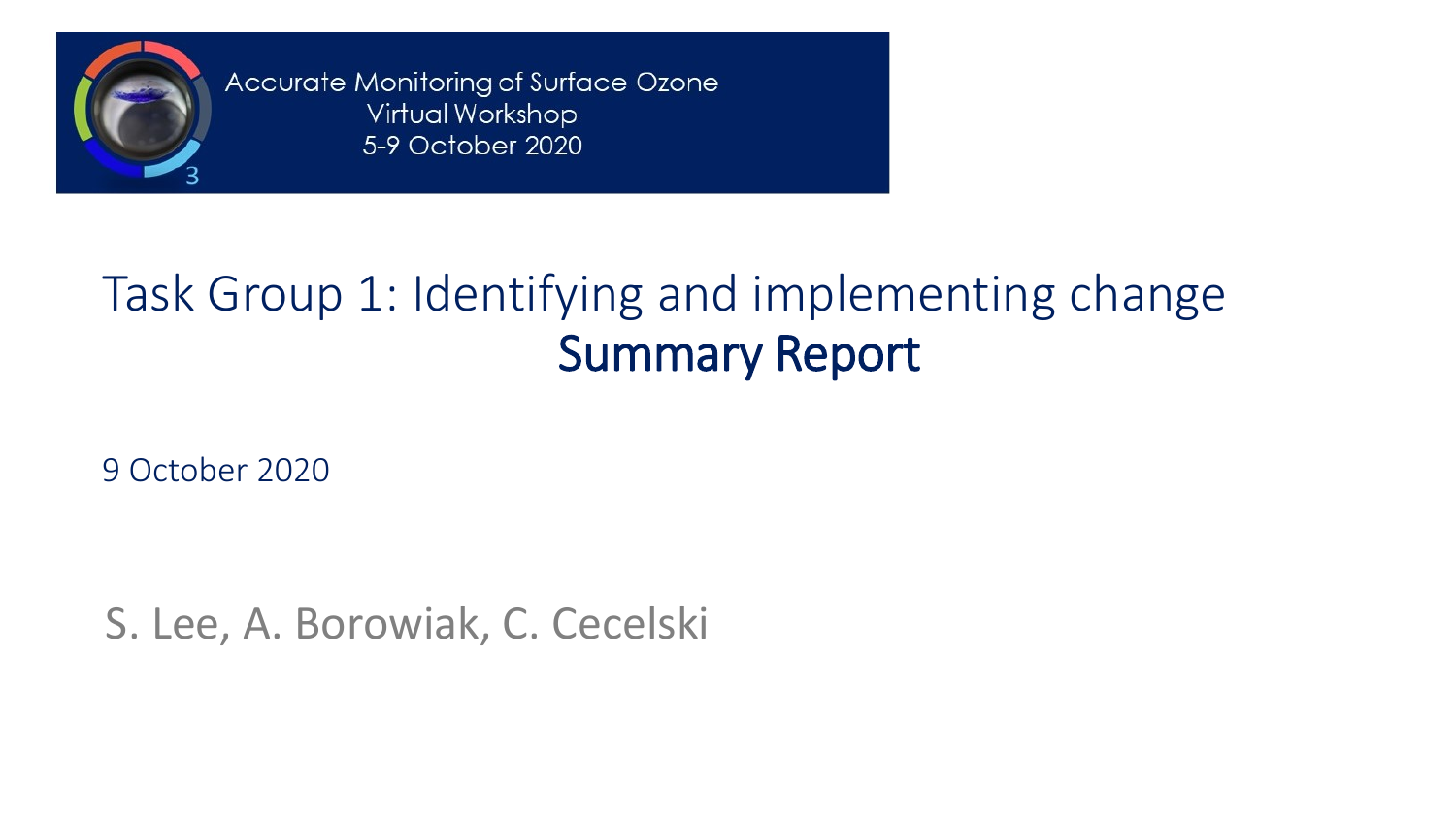### **; desirable to decide how to name the new ozone cross-section value**

- i. based on the academic tradition (first author.year): **Hodges.2019**
- ii. inspired by WMO/GAW system for scales (organisation.compound.year): **CCQM.O3.2019**
	- How to make an official announcement, where to publish (anybody can refer to the announcement regarding the name)
- iii. other alternatives

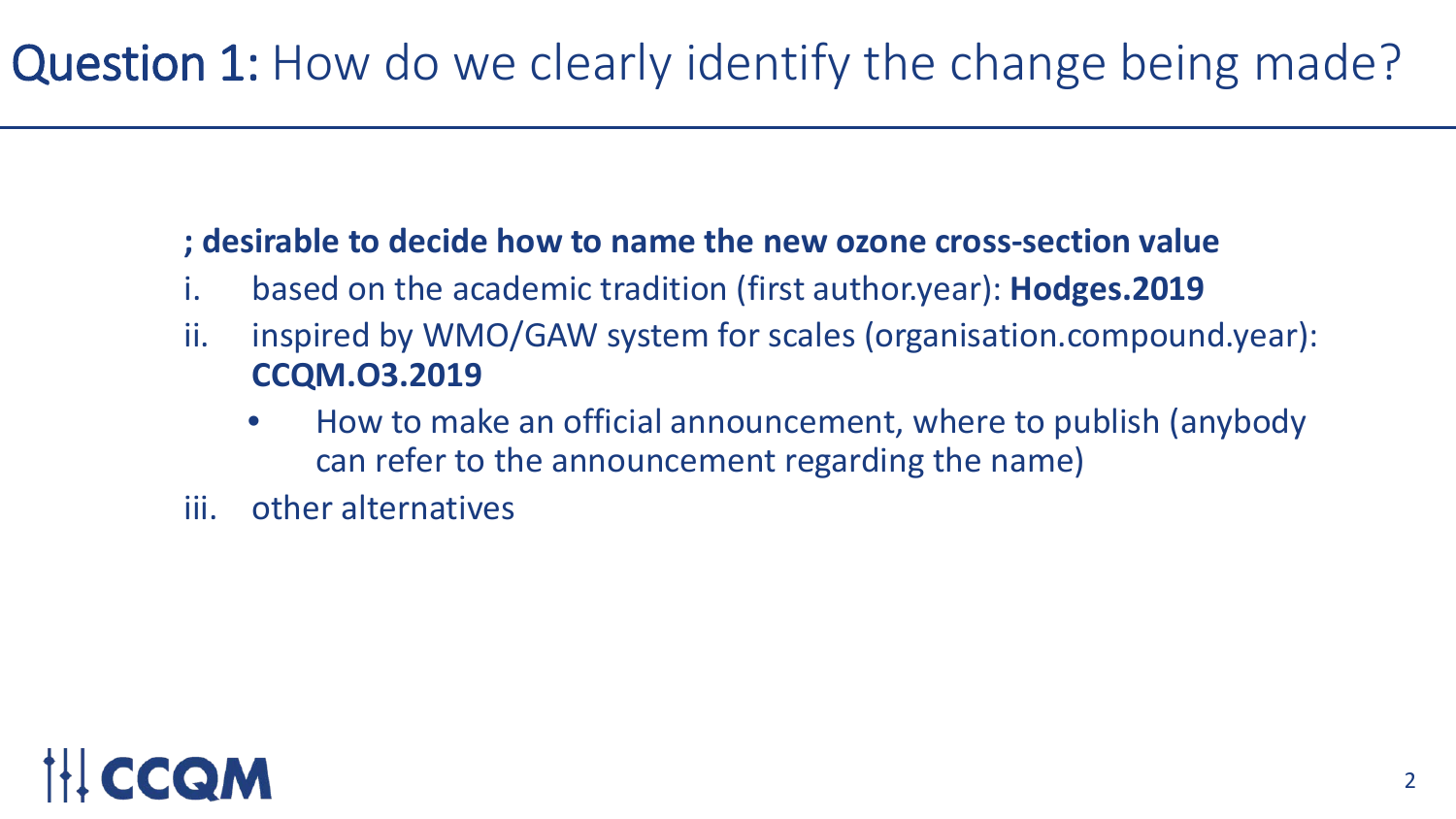How should we reference the new value?



Total of 17 responses

### One suggestion for "BIPM.O3.2019"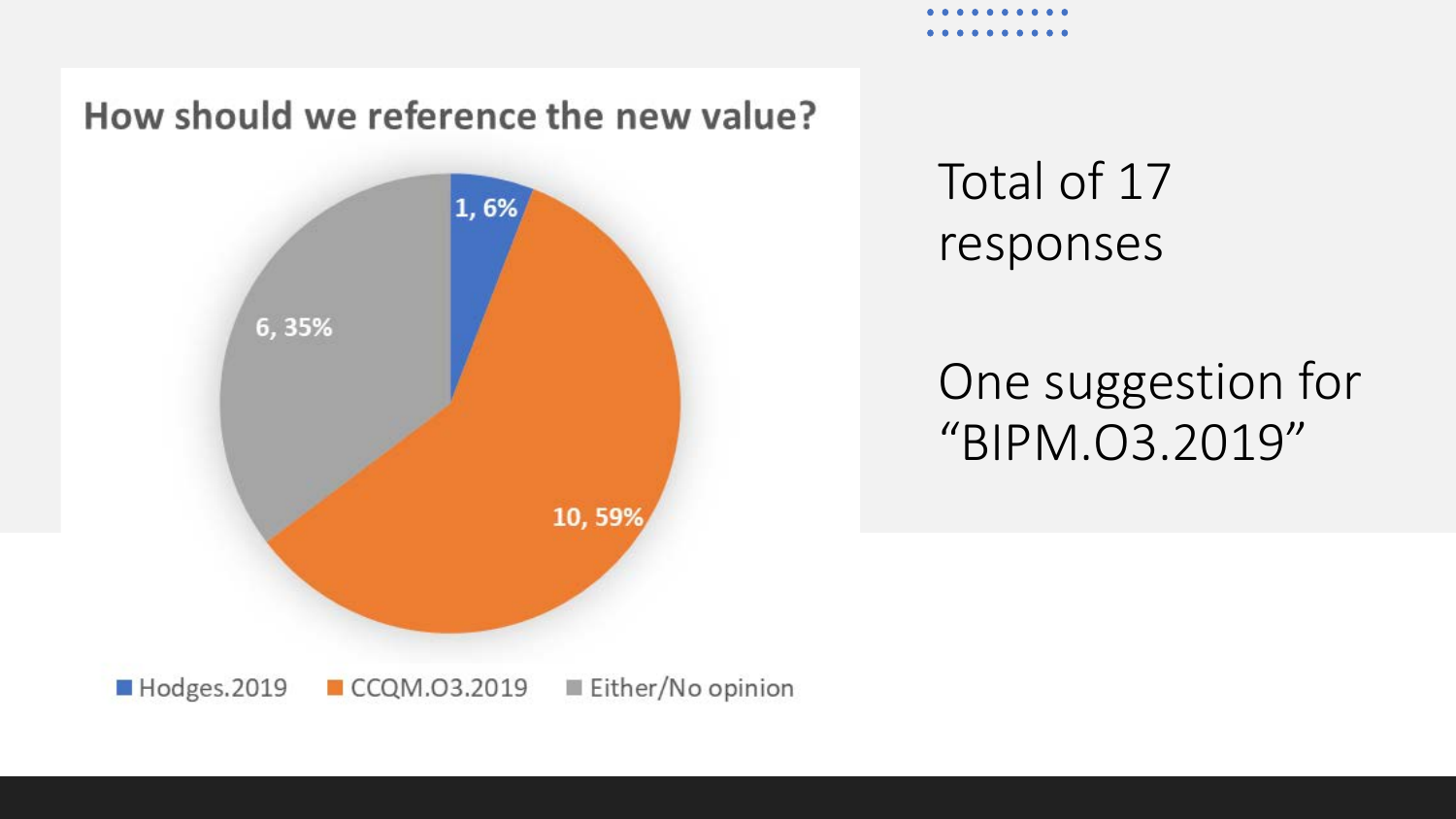#### **; how to implement the new value**

- 1) Related stakeholders to modify their regulation/directive documents to adopt the new value
	- i. any issues to be discussed

### Main takeaways:

- Some regulations may not change (EU), but others will have to modify documentation due to reference to Hearn value (USA).
- Implementation changes can move forward without the modification of directives treat these separately.
	- Some target thresholds based on separate criteria, e.g., WHO determined health effects
- More important to change the standards, e.g., ISO 13964.

# CCQM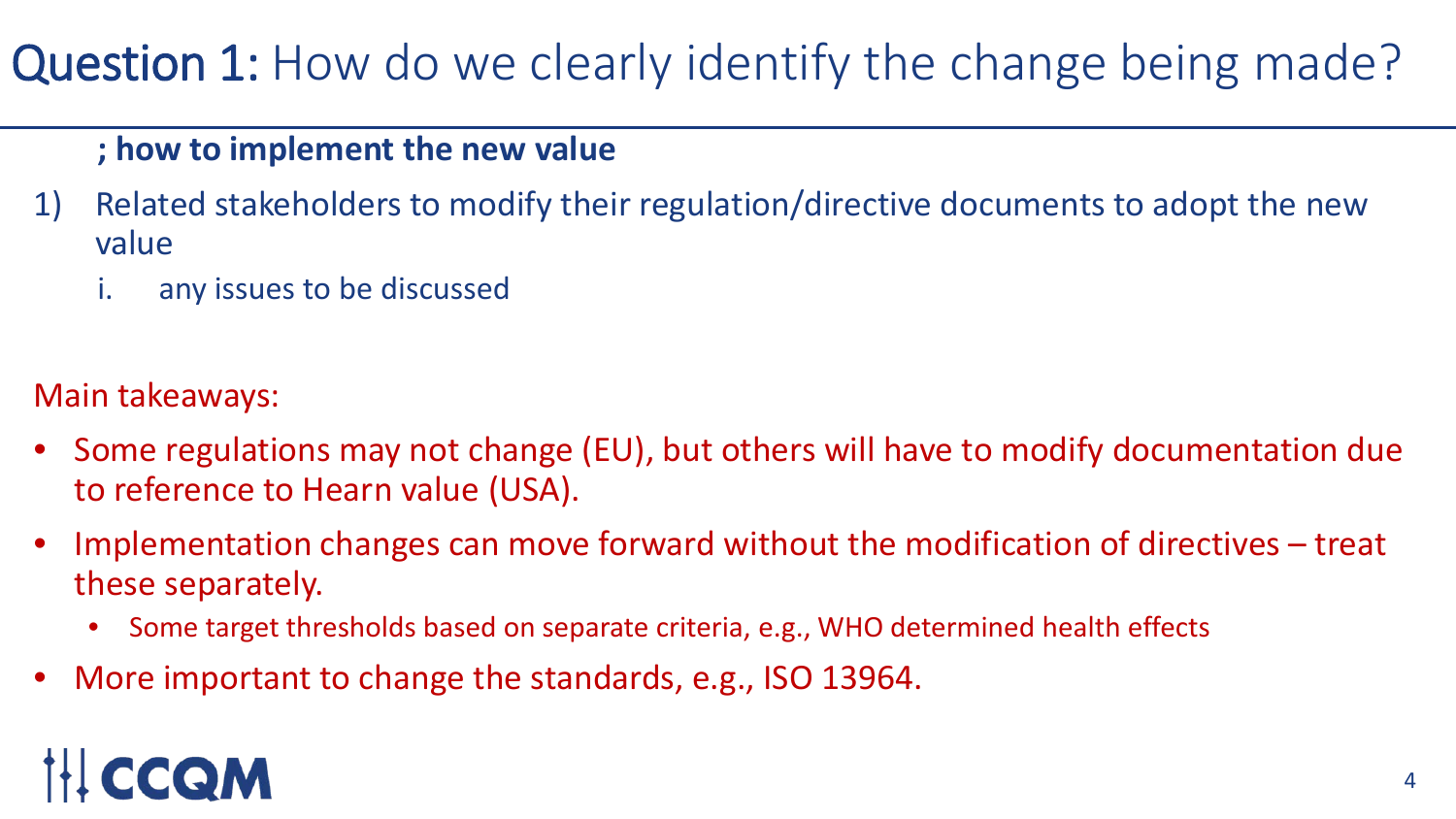#### **; how to implement the new value**

- 1) Related stakeholders to modify their regulation/directive documents to adopt the new value
	- any issues to be discussed
- 2) NMI/DIs to implement the new value in SRPs at the same date (e.g., 1 Jan. 2022).

All agree on changing to the new value in the SRPs. Now just a matter of when (and how).

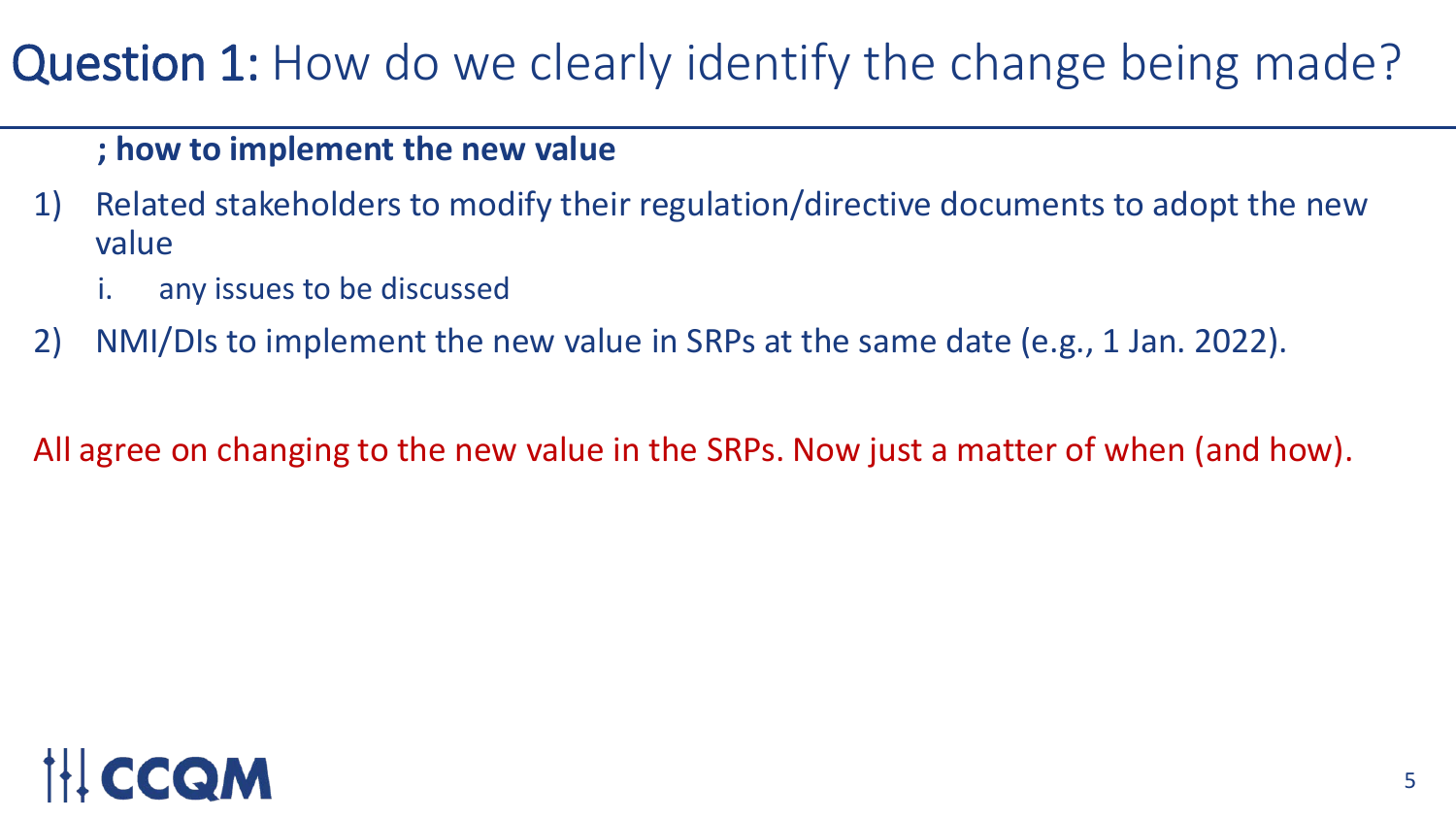### **; how to implement the new value**

- 1) Related stakeholders to modify their regulation/directive documents to adopt the new value
	- i. any issues to be discussed
- 2) NMI/DIs to implement the new value in SRPs at the same date (e.g., 1 Jan. 2022).
- 3) Analyzers in networks
	- i. rely on calibrations as each calibrated instrument is adjusted/modified
- There will be a transition period (~1 y) for all instruments to be calibrated.
	- Most calibrations occur on an annual basis.
- Will need to *flag data* to indicate which value is being used.
	- This will help with issues of not knowing which stations are in the process of changing, or have decided not to change with the new value of the new value of the new value of the new value of the new value of the new value of the new value of the new value of the new value of the new value of the new value of the new value of
- Need detailed instructions and guidelines
- Instrument changes may not be required if the analyzers meet acceptance criteria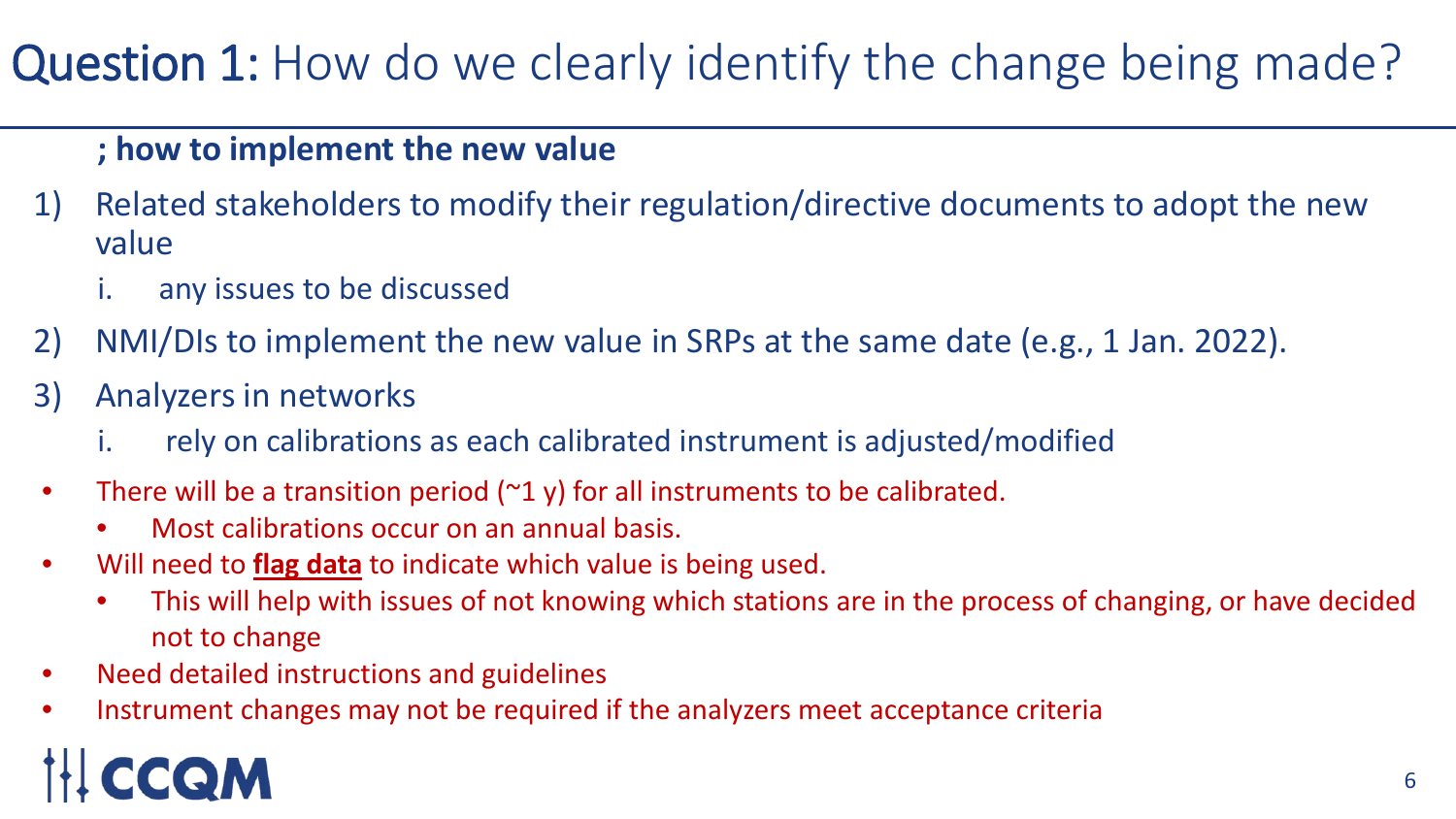### **; how to implement the new value**

- 1) Related stakeholders to modify their regulation/directive documents to adopt the new value
	- i. any issues to be discussed
- 2) NMI/DIs to implement the new value in SRPs at the same date (e.g., 1 Jan. 2022).
- 3) Analyzers in networks
	- i. rely on calibrations as each calibrated instrument is adjusted/modified
	- ii. recommend the same change as within SRP in analyzers already deployed in the field at the same date
- This may rely too heavily on manufacturers **by 1.23 at 1.33 areas**
- Some changes may be possible in the field (Teledyne), but others difficult (Thermo)
- Not enough transparency for reliable data reporting
- May not be able to meet the same date, due to annual time scale of calibrations
- We cannot enforce the implementation throughout various measurement networksLLQM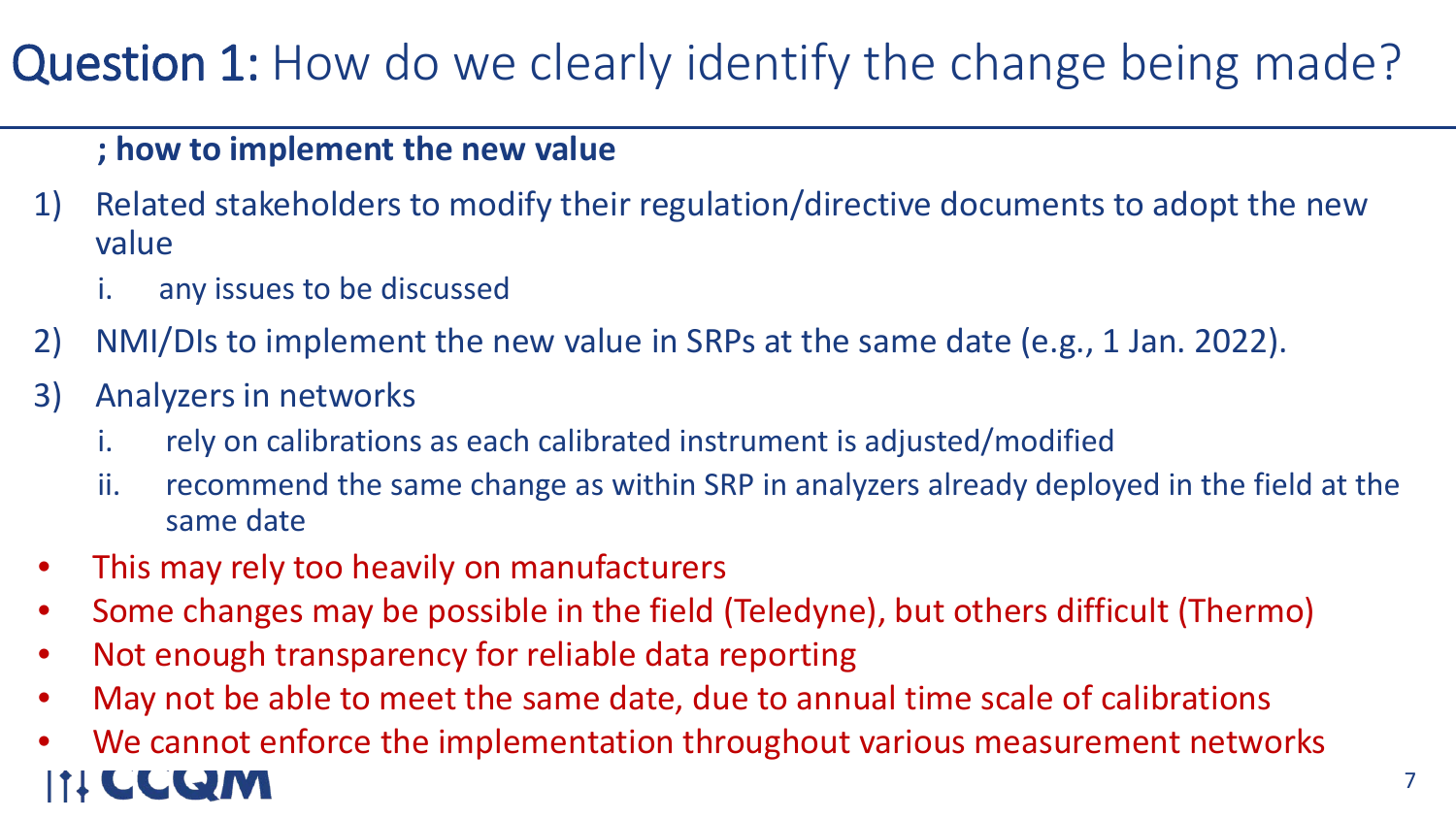### **; how to implement the new value**

- 1) Related stakeholders to modify their regulation/directive documents to adopt the new value
	- i. any issues to be discussed
- 2) NMI/DIs to implement the new value in SRPs at the same date (e.g., 1 Jan. 2022).
- 3) Analyzers in networks
	- i. rely on calibrations as each calibrated instrument is adjusted/modified
	- ii. recommend the same change as within SRP in analyzers already deployed in the field at the same date
	- iii. other alternatives (e.g., changing slopes by 1.23% at the same date)
- $\sum_{i=1}^{n}$ • This is the easiest option
- provement of the new values of the new values of the new values of the new values of the new values of the new values of the new values of the new values of the new values of the new values of the new values of the new val 4) Instructions/guidelines are needed for each approach or consensus method? • But may not actually be done – no requirement/guidelines to change if within acceptance

# CCOM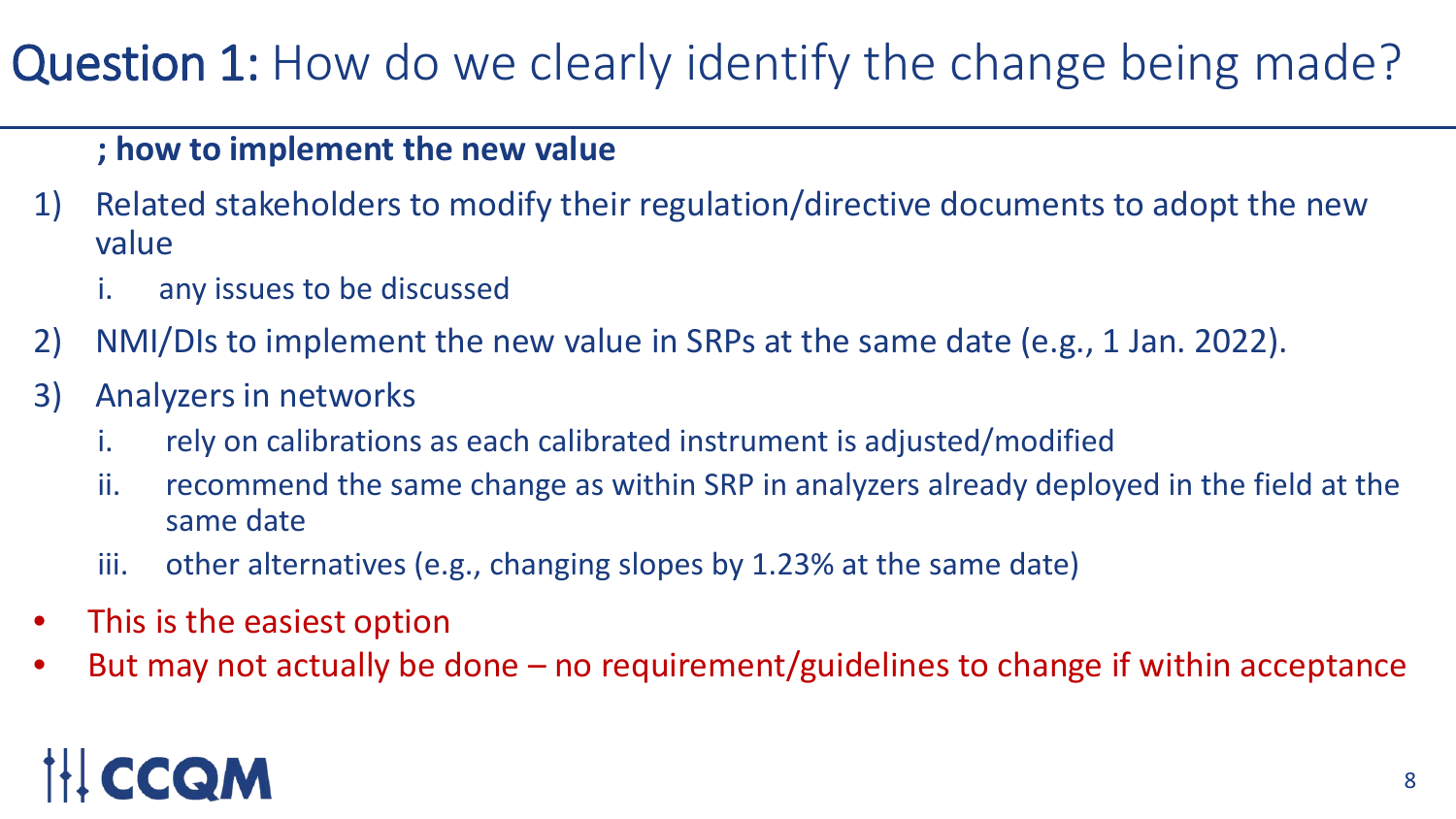### **; how to implement the new value**

- 1) Related stakeholders to modify their regulation/directive documents to adopt the new value
	- i. any issues to be discussed
- 2) NMI/DIs to implement the new value in SRPs at the same date (e.g., 1 Jan. 2022).
- 3) Analyzers in networks
	- i. rely on calibrations as each calibrated instrument is adjusted/modified
	- ii. recommend the same change as within SRP in analyzers already deployed in the field at the same date
	- iii. other alternatives (e.g., changing slopes by 1.23% at the same date)
	- iv. manufacturers can be requested to ensure that any new analyzers built after the date are programmed with the new value
- 4) Instructions/guidelines are needed for each approach or consensus method?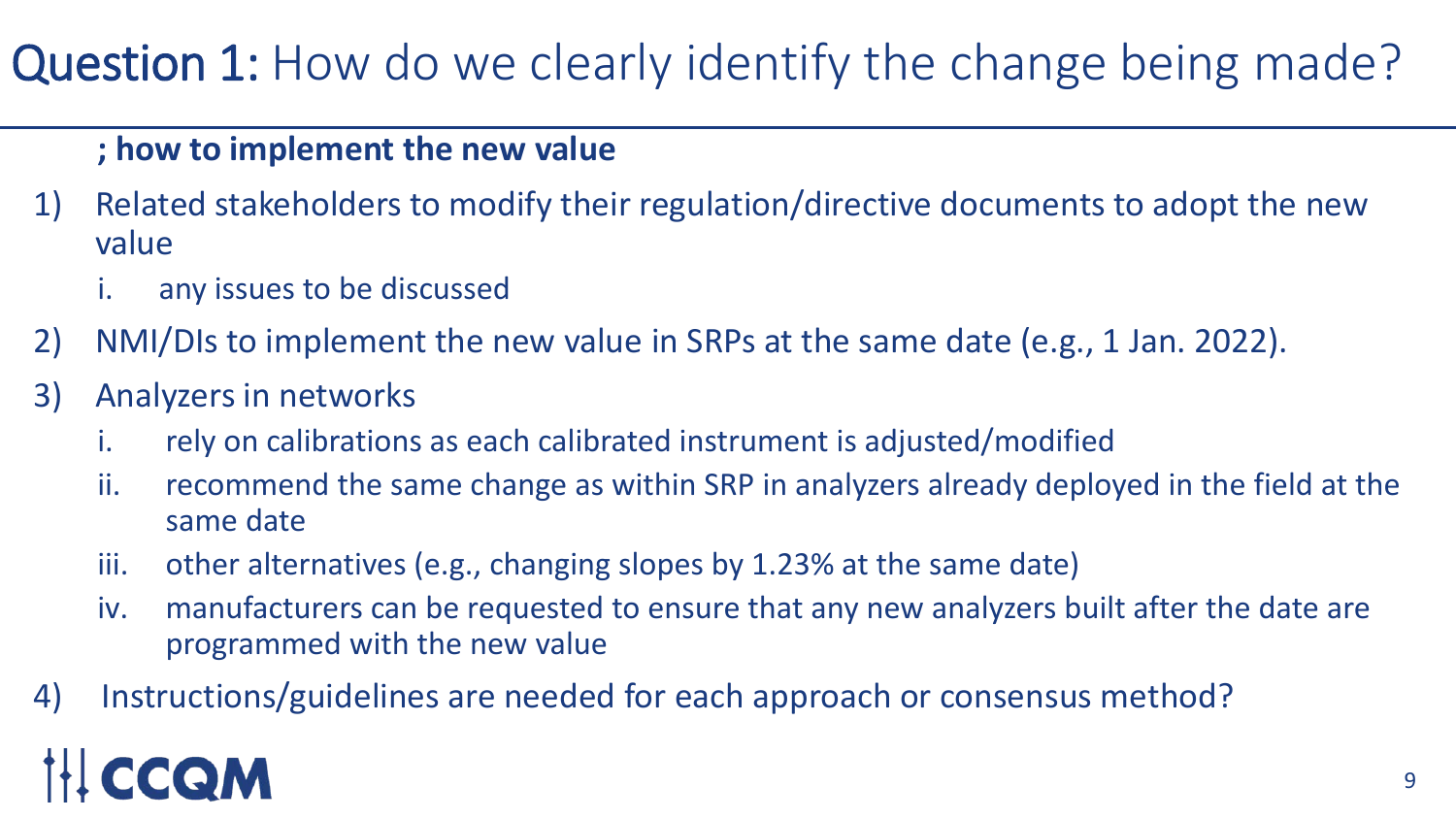# Question 2: Will a change be mandatory or voluntary?

Q<sub>5</sub>

Answered: 56 Skipped: 6

CCQM

Would a process based on voluntary adoption of the new value lead to universal implementation?



 $\circ$  $Q7$ 

> Should each stakeholder community press for mandatory uptake of the new value?



Answered: 56 Skipped: 6

 $\overline{Q}$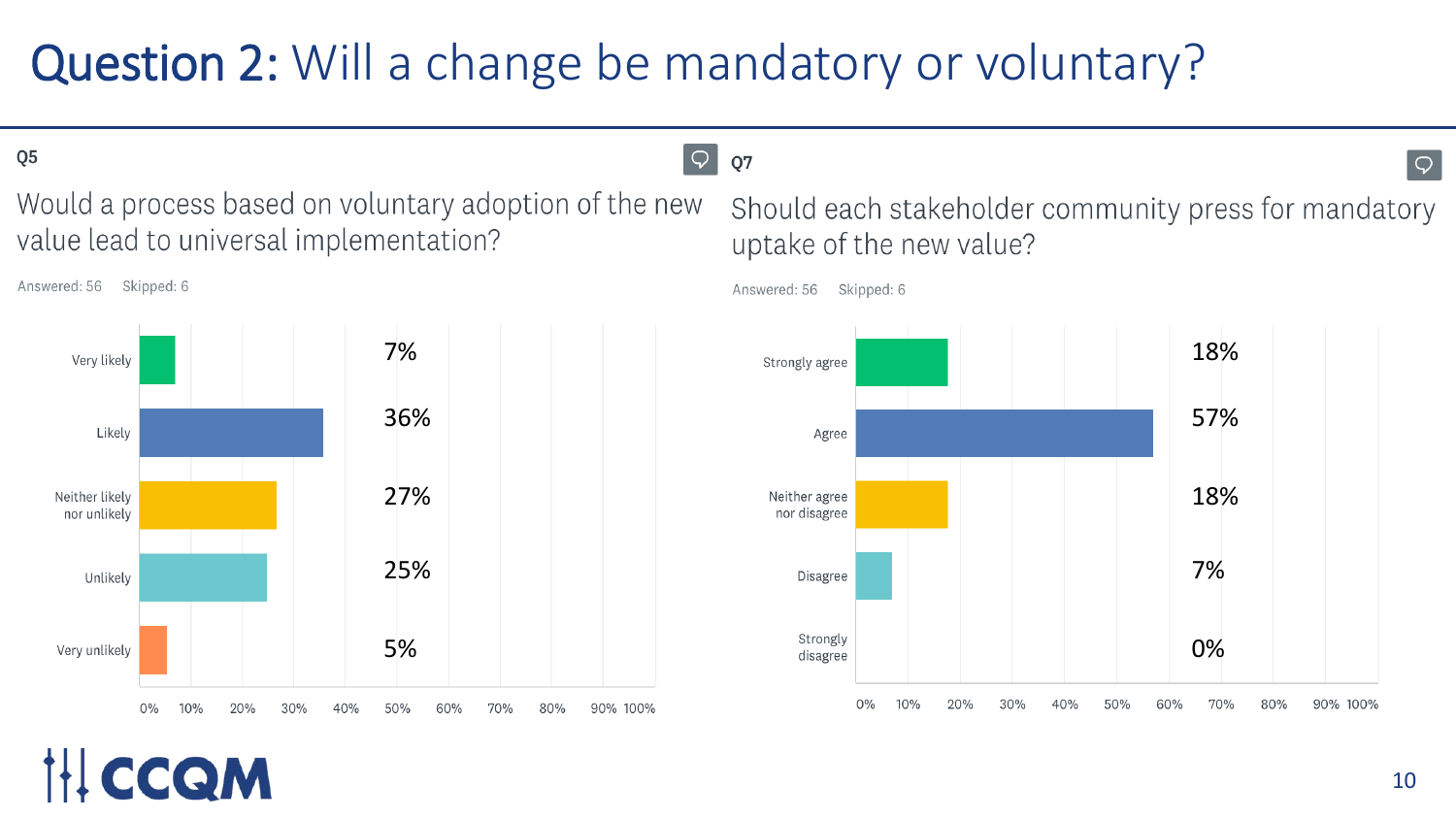# Question 2: Will a change be mandatory or voluntary?

Q<sub>5</sub>

Would a process based on voluntary adoption of the new value lead to universal implementation?

#### $\circ$ **07**

Should each stakeholder community press for mandatory uptake of the new value?

- Different opinions, no set consensus.
- Many would prefer mandatory, but enforcement is not attainable (we do not have the authority).
- Ideas for stronger wording to emphasize the importance of implementation
- "Essential", "strongly recommended", etc.
- $\frac{1}{2}$ • Avoid "voluntary" – too weak, not as effective/convincing
- Agreement on the need for documenting cross-section values in the data

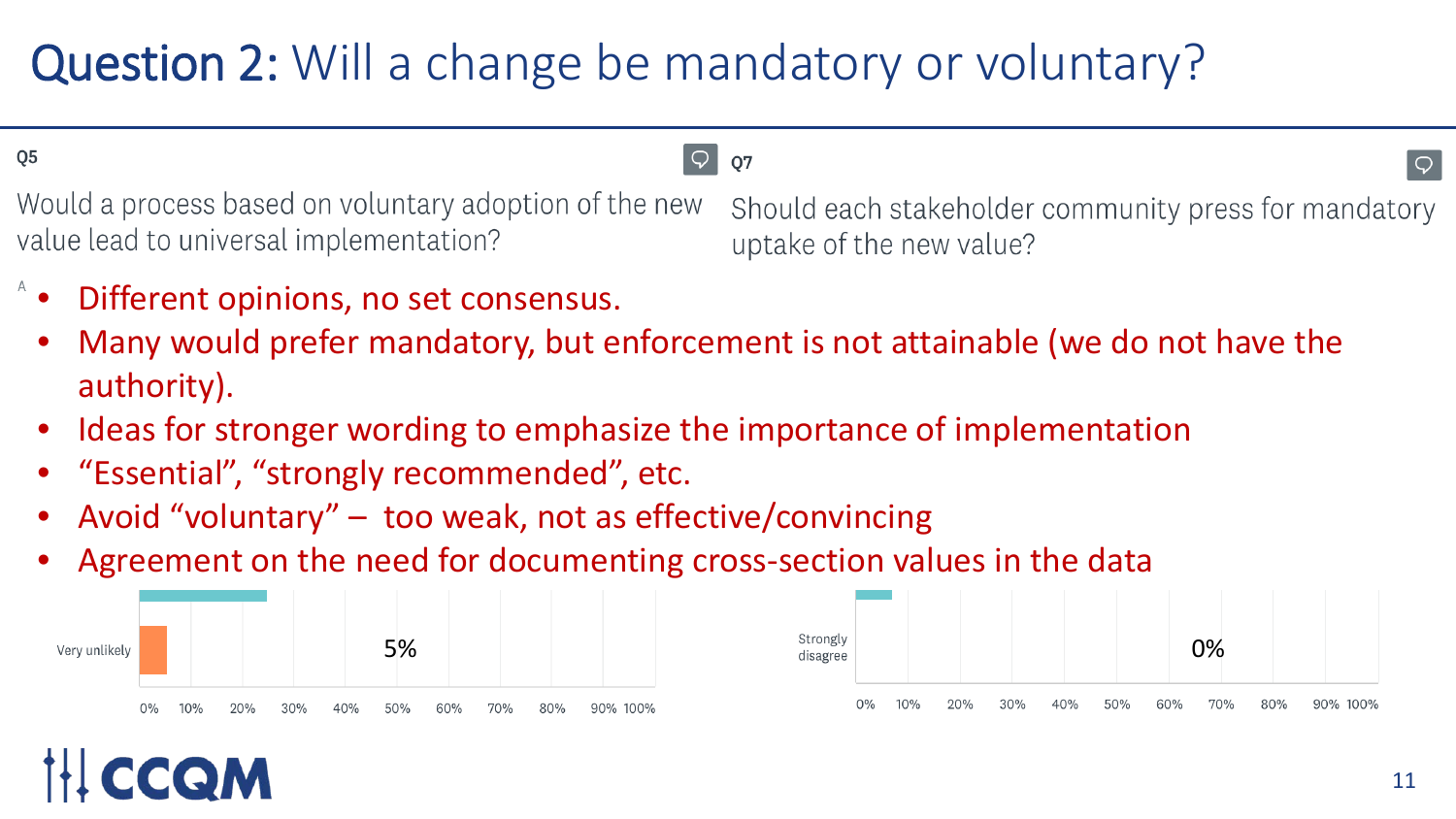# Consensus Opinion

- How do we clearly identify the change being made?
	- i. Naming: **CCQM.O3.2019**
		- **a. Need to decide how/where to make an official announcement**
	- ii. How to implement the change
		- a. Related stakeholders to modify their regulation/directive documents to adopt the new value
			- Some regulations may not change (EU), but others will have to modify documentation due to reference to Hearn value (USA)
			- Implementation changes can move forward without the modification of directives treat these separately
			- More important to change the standards, e.g., ISO 13964 (all directive document just refers to ISO 13964 so that they don't need to be changed later)
			- **Agrees on separating this issue from the implementation of the new cross-section value**
		- b. NMIs/DIs/Institutes to implement the new value in SRPs at the same date
			- **Agree on changing to the new value in the SRPs. Now just a matter of when (and how).**
		- c. Analyzers or monitors in networks
			- Rely on calibrations
			- There will be a transition period ( $2$  y) for all instruments to be calibrated (most calibrations occur on an annual basis)
			- **Need to flag data to indicate which value is being used.** This will help with issues of not knowing which stations are in the process of changing, or have decided not to change
			- **Need detailed instructions and guidelines**